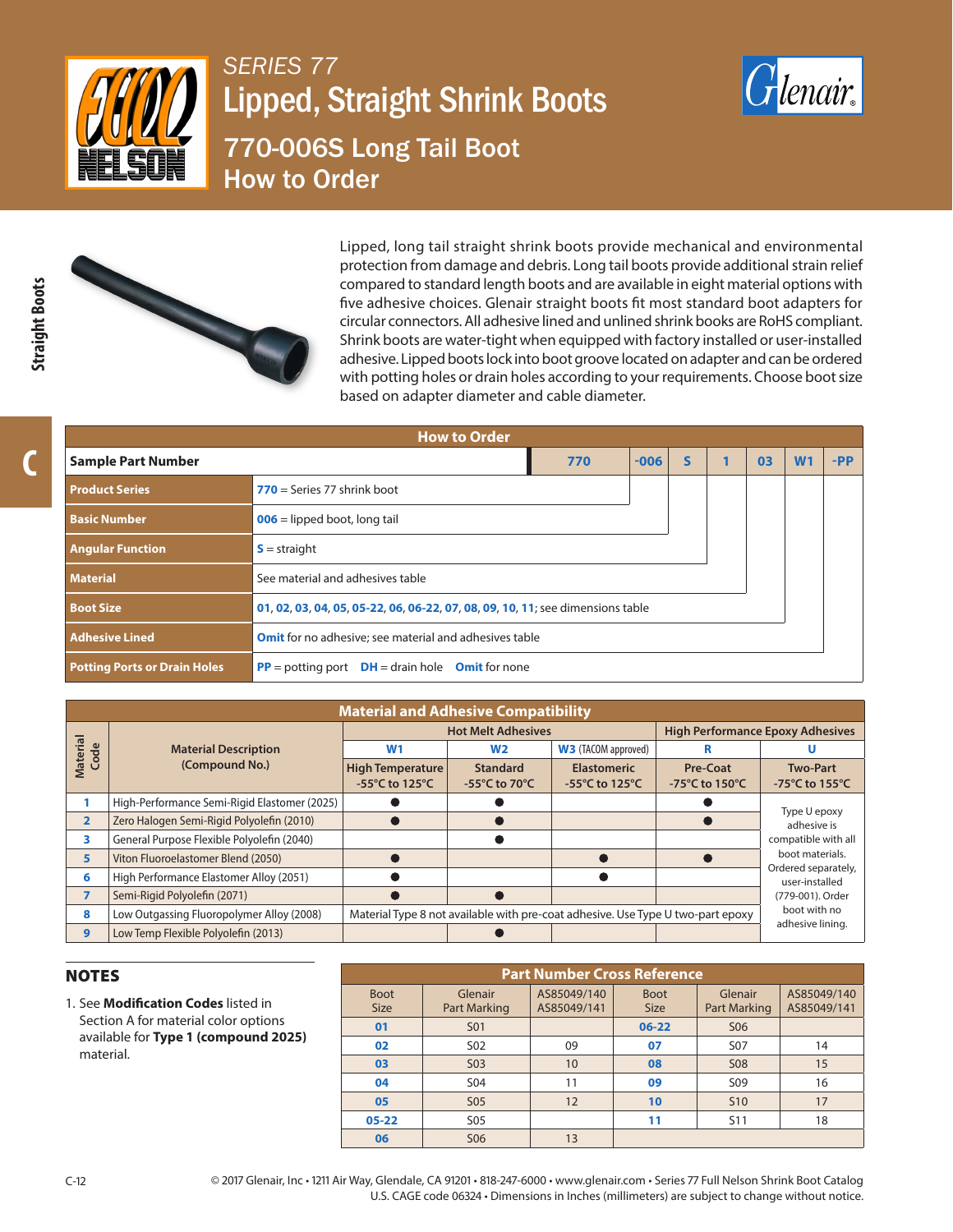

*SERIES 77*  Lipped, Straight Shrink Boots 770-006S Long Tail Boot



### Lipped Straight Adapter Shrink Boots, Standard: Dimensions

**Dimensions** 



**Dimensions** Boot Size Glenair Part Marking Ae Dia Min Ce Dia Min Ar Dia Max at ±30% AO Ref Cr Dia Max ct ±20% PO ±10% **01** S01.620 (15.7).620 (15.7).290 (7.4).054 (1.37).500 (12.7).125 (3.17).043 (1.1) 4.000 (101.6) **02** S02.886 (22.5).886 (22.5).433 (11.0).059 (1.5).551 (14.0).256 (6.5).047 (1.2) 4.330 (110.0) **03** S03.984 (25.0).984 (25.0).591 (15.0).059 (1.5).591 (15.0).295 (7.5).047 (1.2) 4.724 (120.0) **04** S04 1.181 (30.0) 1.181 (30.0).748 (19.0).071 (1.8).591 (15.0).335 (8.5).047 (1.2) 5.512 (140.0) **05** S05 1.378 (35.0) 1.378 (35.0).827 (21.0).071 (1.8).787 (20.0).374 (9.5).047 (1.2) 6.299 (160.0) **05-22** S05 1.378 (35.0) 1.378 (35.0).827 (21.0).071 (1.8).787 (20.0).374 (9.5).047 (1.2) 4.000 (101.6) **06** S06 1.476 (37.5) 1.476 (37.5) 1.181 (30.0).079 (2.0).787 (20.0).413 (10.5).047 (1.2) 7.087 (180.0) **06-22** S06 1.476 (37.5) 1.476 (37.5) 1.181 (30.0).079 (2.0).787 (20.0).413 (10.5).047 (1.2) 4.250 (108.0) **07** S07 1.772 (45.0) 1.772 (45.0) 1.339 (34.0).079 (2.0).984 (25.0).472 (12.0).047 (1.2) 7.874 (200.0) **08** S08 1.969 (50.0) 1.969 (50.0) 1.575 (40.0).091 (2.3).984 (25.0).551 (14.0).059 (1.5) 7.874 (200.0) **09** S09 2.469 (62.7) 2.469 (62.7) 1.850 (47.0).100 (2.5) 1.00 (25.4).690 (17.5).059 (1.5) 8.000 (203.2) **10** S10 2.728 (69.3) 2.728 (69.3) 2.350 (59.7).100 (2.5) 1.00 (25.4).770 (19.6).059 (1.5) 8.000 (203.2) **11** S11 3.220 (81.8) 3.220 (81.8) 2.642 (67.1).100 (2.5) 1.00 (25.4).900 (22.9).059 (1.5) 8.000 (203.2)

For materials Type 2, Type 3 and Type 9, dimension 'Ce' is nominal

#### Lipped Straight Shrink Boots: Part Marking, Raised Lettering



© 2017 Glenair, Inc • 1211 Air Way, Glendale, CA 91201 • 818-247-6000 • www.glenair.com • Series 77 Full Nelson Shrink Boot Catalog C-13 U.S. CAGE code 06324 • Dimensions in Inches (millimeters) are subject to change without notice.

**C**